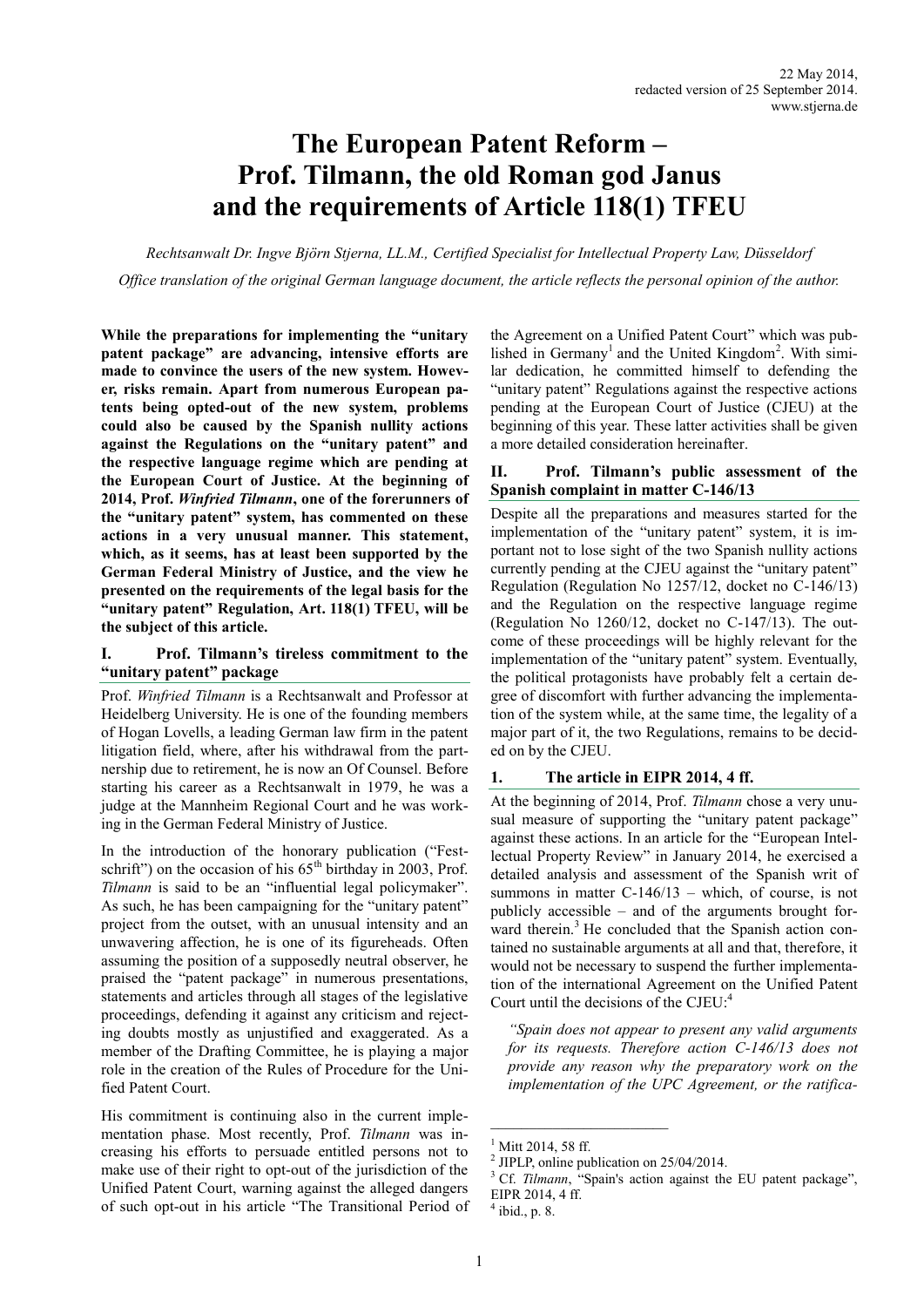*tion process of the participating Member States regarding the UPC Agreement should be postponed or slowed. Of course, the final word belongs to the court."*

This conclusion is meant to apply to matter C-147/13 as well $\frac{5}{5}$ 

Regardless of the contents of this article, such an approach is certainly very unusual when it comes to exercising due respect for the pending proceedings and the court's decision making process. At least from a German perspective, the detailed and public assessment of a confidential procedural document like the Spanish writ of summons whilst the respective dispute is still pending is an exceptional incident. It cannot be expected that the court will welcome the pressure exerted on it by this.

## **2. Has the article been "commissioned" by the German Federal Ministry of Justice?**

Upon my written enquiry to him, whether the Spanish writ of summons reviewed by him had been publicized, Prof. *Tilmann* referred me to the German Federal Ministry of Justice (BMJ), as the submissions were given to him confidentially. Upon my expressed incomprehension about his public discussion despite the pending proceedings and the mentioned confidentiality, he remarked:

*"Mein Aufsatz dient als Beitrag im Verfahren. Der EuGH nimmt ja keine amicus curiae letters an. Einen früheren in einer anderen Sache hatte er zurückgesandt. Dass ich die mir zu diesem Zweck vertraulich gegebenen Unterlagen nicht weitergeben kann, bitte ich zu verstehen."*

In English translation:

*"My essay is a contribution to the proceedings. The CJEU does no longer accept amicus curiae letters. An earlier one in a different matter was returned by them. I ask it to be understood that I cannot pass on the documents which were given to me confidentially for this purpose."*

I had never asked to be given the documents, however, this statement raised further questions as it sounds as if the BMJ would divulge to third persons documents from pending proceedings at the CJEU, so that these persons can try to influence these proceedings towards the politically desired outcome.

Therefore, I contacted by e-mail the persons responsible for the "unitary patent" at the BMJ, *Stefan Walz* and *Johannes Karcher*. Mr *Karcher* is also the "coordinator" of the "Legal Framework" working group of the Preparatory Committee for the Unified Patent Court, which, amongst others, is responsible for finalising the Rules of Procedure which were drafted, amongst others, also by Prof. *Tilmann*. Forwarding my correspondence with Prof. *Tilmann*, I asked them whether my understanding was correct that the BMJ has provided to Prof. *Tilmann* the writ of summons from proceedings C-146/13 for the purpose of comment.

 $<sup>5</sup>$  ibid., p. 4.</sup>

Prof. *Tilmann*, who received a copy of my request, explained that this was a misunderstanding. He stated that the documents were provided to him confidentially for his information and not for the purpose of commenting, this had been solely his decision. The words *"for this purpose"* in his statement reproduced above would not relate to a contribution to the proceedings, but to a purpose chosen by himself. This purpose was not explained further. I asked for his permission to publicise my correspondence with him as to allow interested persons to make up their own mind. He expressly opposed this.

For the BMJ, Mr *Walz* commented, meaningfully answering my question as follows:

*"Das BMJ hat die spanische Klageschrift aus dem Verfahren C-146/13 Herrn Prof. Tilmann nicht zum Zweck einer veröffentlichten Kommentierung zur Verfügung gestellt."*

In English translation:

*"The BMJ did not provide the Spanish writ of summons from proceedings C-146/13 to Prof. Tilmann for the purpose of a published comment."*

An Amicus Curiae Letter is usually not published, the fact that the documents were forwarded to Prof. *Tilmann* for the purpose of comment was not disputed. My request for permission to publicise this statement remained unanswered. However, the public interest in the subject "unitary patent" and the backgrounds demands at least the publication of the above mentioned citations.

My e-mails to Prof. *Tilmann* and Mr *Walz* are accessible at [www.stjerna.de,](http://www.stjerna.de/new-problems/?lang=en) other contents are blackened. The unredacted correspondence is accessible at [www.stjerna.de.](http://www.stjerna.de/cypriot-compromise/?lang=en)

## **3. Prof. Tilmann's work for the German Federal Ministry of Justice**

In this context, I remembered a letter which I had seen on the IPKat blog some time ago and in which Hogan Lovells had informed the European Scrutiny Committee of the UK House of Commons that the views presented by Prof. *Tilmann* in its examination "The Unified Patent Court: help or hindrance?" were his personal ones and not those of Hogan Lovells.<sup>6</sup> Incidentally, it had also been remarked in that letter that, apart from his position as an Of Counsel in the firm, he was an advisor to the German Ministry of Justice. It is important to note here that in his numerous statements on the "unitary patent", Prof. *Tilmann* is usually indicating to act in his capacity as Rechtsanwalt and/or University Professor which attributes to his arguments a more objective connotation. If he is also acting as an advisor to the BMJ, this should be disclosed already due to the impact this fact has with regard to the interpretation and evaluation of his statements.

\_\_\_\_\_\_\_\_\_\_\_\_\_\_\_\_\_\_\_\_\_\_\_

<sup>&</sup>lt;sup>6</sup> The letter and a more detailed explanation on the underlying circumstances can be accessed on the IPKat blog at [bit.ly/2QA1YIb.](https://bit.ly/3jrAhha)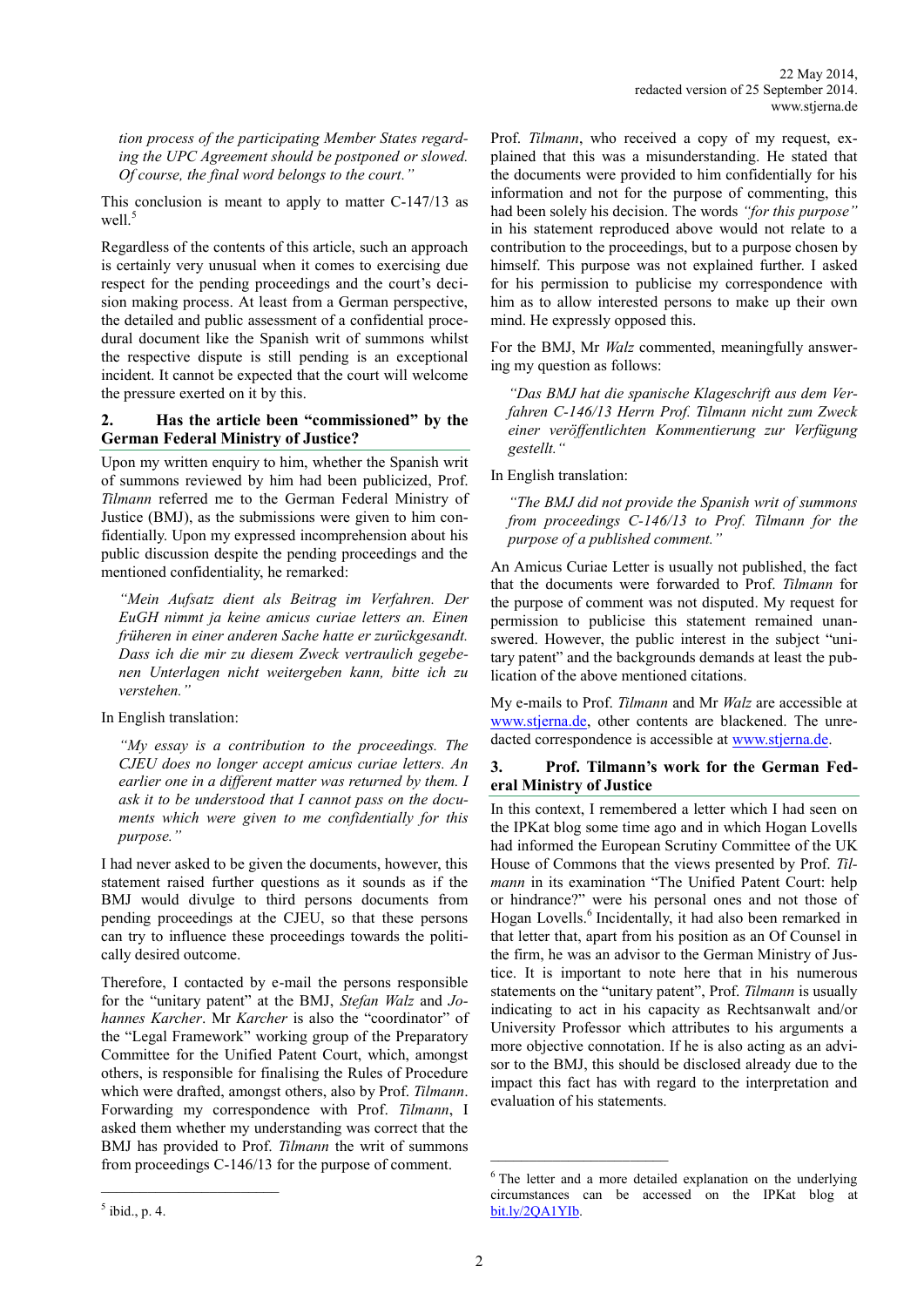Therefore, in April 2014, I contacted Prof. *Tilmann*, asking him whether he would still exercise the advisory role mentioned in said letter. He replied that, apart from his membership of the Drafting Committee for the Rules of Procedure of the Patent Court, he had *"keine Funktion"* ("no function"). My question when his mentioned advisory role had ended remained unanswered.

Therefore, I again approached Mr *Walz* and Mr *Karcher* at the BMJ, asking for confirmation that Prof. *Tilmann* is no longer active as an advisor to the BMJ and  $-$  if so  $-$  when his advisory role had ended. Mr *Walz* replied that there was no formal status as a "Berater des BMJ" ("advisor to the BMJ"), but, however, that the BMJ sought advice from *"numerous practitioners from the patent community"* (translation from German). He confirmed that Prof. *Tilmann* belongs to this group, foremost due to his function in the Drafting Committee for the Rules of Procedure.

This answer is consistent with the information received from Prof. *Tilmann* insofar as this advisory role is not a "function". The fact that said activities as an advisor appear to be still ongoing may explain why my second question to Prof. *Tilmann* was not answered. If the BMJ admits to forward for comment documents from pending court proceedings to Prof. *Tilmann*, who is acting as an advisor to the BMJ, the question arises whether the Ministry probably commissions such statements also on other aspects of the "unitary patent" as to influence the public opinion through such practitioner statements.

My e-mails to Prof. *Tilmann* and Mr *Walz* are accessible at [www.stjerna.de,](http://www.stjerna.de/new-problems/?lang=en) other contents are blackened. The unredacted correspondence is accessible at [www.stjerna.de.](http://www.stjerna.de/cypriot-compromise/?lang=en)

## **4. Interim conclusion**

 $\mathcal{L}_\text{max}$ 

These events do seamlessly fit in the row of peculiarities which have up to now accompanied the creation of the "unitary patent" and the court system<sup>7</sup> and which can be expected not to be suitable to foster the users' trust in this new system. Despite the hope and trust that the CJEU will certainly know how to correctly deal with and evaluate the article by Prof. *Tilmann* and his positions set out therein, the backgrounds of this publication show the doubtful means which are still used to force through the "unitary patent" system at almost any cost.

## **III. Prof. Tilmann's position on the requirements of Article 118(1) TFEU**

Furthermore, also Prof. *Tilmann's* positioning as regards one of the decisive aspects in proceedings C-146/13, namely whether the "unitary patent" Regulation fulfills the requirements to rely on Art. 118(1) TFEU as the legal base, is rather astonishing as his latest view on this does

<sup>7</sup> Cf. *Stjerna*, The European Patent Reform – The subsubsuboptimal compromise of the EU Parliament, accessible at [www.stjerna.de/suboptimal](http://www.stjerna.de/suboptimal-compromise/?lang=en)-compromise/?lang=en, and Lawmaking in camera, accessible at [www.stjerna.de/intransparency](http://www.stjerna.de/intransparency-lproceedings/?lang=en)[lproceedings/?lang=en.](http://www.stjerna.de/intransparency-lproceedings/?lang=en)

not seem to be fully consistent with his earlier line of argumentation.

## **1. The dispute about former Articles 6 to 8 and their relevance for the legal basis**

The background of this issue is formed by the well-known dispute about the former Art. 6 to 8 of the initial proposal for a "unitary patent" Regulation, in which, originally, the rights from a "unitary patent" and its limitations were defined. At its summit on 28 and 29/06/2012, the European Council, which is composed of Heads of State and Government of the EU Member States, suggested, at the request of the British Prime Minister *Cameron*, the deletion of these three articles from the "unitary patent" Regulation. <sup>8</sup> This was fiercely resisted by the European Parliament which had always considered the retention of these three articles as indispensable for the Regulation to be validly based on Art. 118(1) TFEU.

In November 2012, Parliament and Council agreed on a "compromise proposal" of the Cyprus Presidency and the Regulations were adopted accordingly in December 2012.<sup>9</sup> As is well known, this "compromise" included the deletion of Art. 6 to 8 from the "unitary patent" Regulation and the introduction of a new Art. 5, according to which the entitled person is conferred (only) the right "*to prevent any third party from committing acts against which that patent provides protection (…), subject to applicable limitations"* (Art. 5(1) of Regulation No 1257/12), thus granting to it a cease and desist claim. For the determination of said "acts" and "limitations", however, reference is made to the national law (Art. 5(3) of Regulation No 1257/12), meaning especially the international Agreement on the Unified Patent Court (afterwards "Court Agreement").

Whether this reference to the contents of an international Agreement is sufficient for the Regulation to rely on Art. 118(1) TFEU as a legal basis or whether this additionally requires that the material contents and limitations of the rights from the "unitary patent" are defined in the Regulation itself, is still controversial. The latter position is also shared by Spain in its nullity action against the "unitary patent" Regulation, objecting – inter alia – the lack of a legal basis.

The summit of the European Council in June 2012 with the request for a deletion of Art. 6 to 8 represents a turning point in the debate about the issue of legal basis. Before the summit and thereafter, Prof. *Tilmann* participated intensively in the discussion about the relevance of these Articles for Art. 118(1) TFEU. However, his most recent position does not seem to be fully consistent with what he had argued until the European Council summit. The positions taken by him will afterwards be contrasted with each other.

 $\mathcal{L}_\text{max}$ 

<sup>8</sup> Cf. *Stjerna*, The European Patent Reform – Failed for now, accessible at [www.stjerna.de/failed](http://www.stjerna.de/failed-for-now/?lang=en)-for-now/?lang=en.

<sup>9</sup> Cf. *Stjerna*, The sub-sub-suboptimal compromise of the EU Parliament (fn. 7),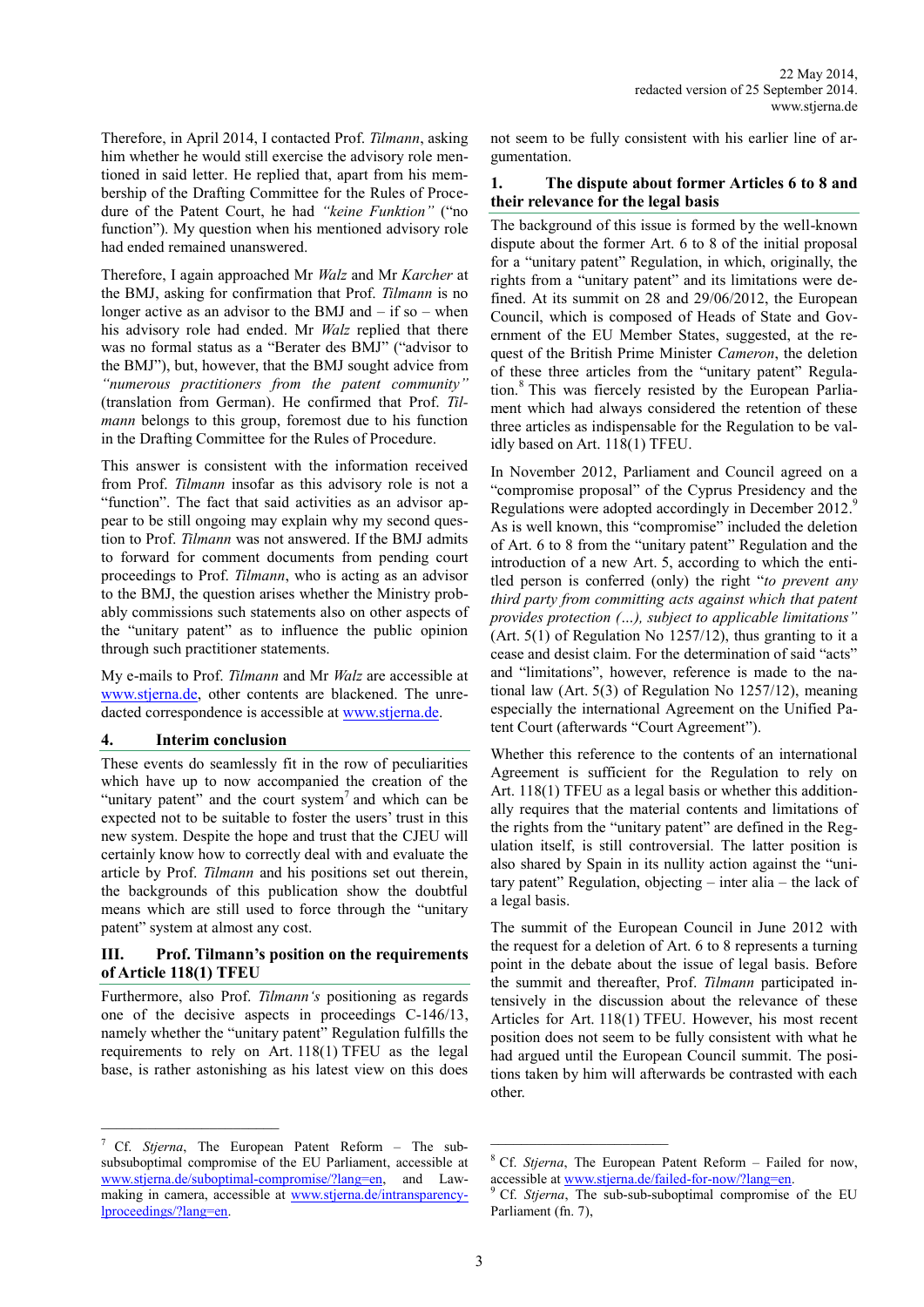#### **2. The current position**

Prof. *Tilmann's* most recent position was that the "compromise" as finally adopted fully satisfies the requirements of Art. 118(1) TFEU. A positive definition of the acts against which the "unitary patent" provides protection as well as the respective limitations in the Regulation itself would not be necessary. Instead, the reference to the national law, especially the Court Agreement, would be sufficient for Art. 118(1) TFEU, as it had an "incorporating" character, causing the referenced contents to be drawn into the Regulation.

## **a) The debate in the Legal Affairs Committee of the European Parliament on 5 November 2013**

For the first time since the adoption of the "patent package" by the European Parliament on 11/12/2012, the topic "unitary patent" was discussed in its Legal Affairs Committee on  $05/11/2013$  in a "state of play" debate.<sup>10</sup>

In this debate, in his function as a member of the Drafting Committee for the Rules of Procedure, also Prof. *Tilmann* was heard and, at the beginning of his speech, thanked the Legal Affairs Committee members for the "compromise" found in November 2012 (translated from German):<sup>11</sup>

*"The fact that we are here today is largely owed to your strong resistance last year which prevented the creation of a Regulation without a claim for an injunction and thus one without a legal base in Union law. You have developed here Art. 5 of the Regulation which, in my opinion, is an injunction claim fully rooted in Union*  law and all of us hope that this position will be shared *by the European Court of Justice in relation to the two actions of Spain pending there against the two Regulations, Union patent and translation regime."*

Shortly after the adoption of the Regulations, Prof. *Tilmann* has put forward this position, namely that the adopted "compromise" fulfills the requirements of Art. 118(1) TFEU, in a number of articles in more detail.

## **b) European Intellectual Property Review 2014, p. 4 ff.**

In his mentioned article in the "European Intellectual Property Review" from January 2014, he states (emphasis added):<sup>12</sup>

*"In fact, the Regulation does provide for uniform protection. It has been common opinion since 1976 (first Luxembourg Conference) and from 2003 on (when the Commission took the wheel) that the Union would have to use the granting (and opposition) procedure of the EPO as a basis for the EU patent. The Lisbon architects of Art. 118 TFEU were aware of this. In the field of pa-*

*tents a 'European IP title' (Art. 118(1) TFEU; not 'EU IP title') could only be a European patent granted by the EPO and endowed with a unitary effect by Union law. Art. 3 and 5 of the Regulation provide such unitary effect: Art. 3(2) relates to limitation, transfer and revocation; Art. 5(1) and (2) relate to uniform protection. Only a part of the legal requirements for uniform protection (the definition of the "acts" against which the uniform protection is to be applied) is defined by Art. 5(3) in the way of an incorporating referral by referring to the relevant part ('acts') of Art. 25 and 26 UPCA via the national law for EU patents in the state defined by Art. 7. The same method is used regarding the limitations.*

*The applied method of using external definitions by way of an incorporating referral is an acknowledged legal method, and it does not change the character of Art. 5 as an EU law article concerning its whole content (including the content incorporated by the referral). It is not an international law-type referral to the applicability of a rule of a different legal system.*

*Art. 64(1) EPC uses the same method by incorporating national rules into the international protection it provides. Art. 142(1) EPC allows a group of Member States to substitute the contents of this referral (national protection rules) for the contents of common protection rules, and Art. 5 provides such common protection rule in the form of EU law which, if seen from the international law side of the EPC, has the qualification of a special agreement under Art. 142(1) EPC."*

## **c) VPP-Rundbrief 2/2013, p. 56 ff.**

A similar statement of Prof. *Tilmann* can be found in an article published in June 2013 in VPP-Rundbrief 2/2013, the German Association of Intellectual Property Experts' circular, on p. 56 (translated from German, emphasis added):

*"Critical questions are asked here from the academic side: Do we have an "intellectual property right" in the sense of Art. 118(1) TFEU at all? Does the Regulation really provide a "uniform protection" or is this not only caused through the Patent Court Agreement? Spain has asked these questions in its new action. The answer is that the EPC was known at the time when Art. 118 TFEU was created. It was known that, on the patent area, Art. 118(1) TFEU could only tie in with the grant of European patents. Yes, but in reality, uniform protection is defined in the Court Agreement only, says Spain.*

*This leads us to Art. 5 and 7 of the Patent Regulation and to the complicated compromise reached between Parliament and Council after the deletion of the famous Art. 6-8 from the Regulation. Art. 5(1) and (2) grant a uniform cease and desist claim under Union law. However, for the acts addressed by this claim and for the limitations of this claim, paragraph 3 of Art. 5 refers, via Art. 7 and the national law of the member state of* 

<sup>10</sup> A video recording of the meeting is accessible at [bit.ly/3jrAhha;](https://bit.ly/3jrAhha) a verbatim protocol of all speeches in their original language as well as a German and English [afterwards "protocol EN"] translation thereof is available at [www.stjerna.de/requirements](http://www.stjerna.de/requirements-118-1-tfeu/?lang=en)-118-1-tfeu/?lang=en.

Protocol EN, para. 89, from 16:23:47 of the recording. <sup>12</sup> EIPR 2014, 4 (5).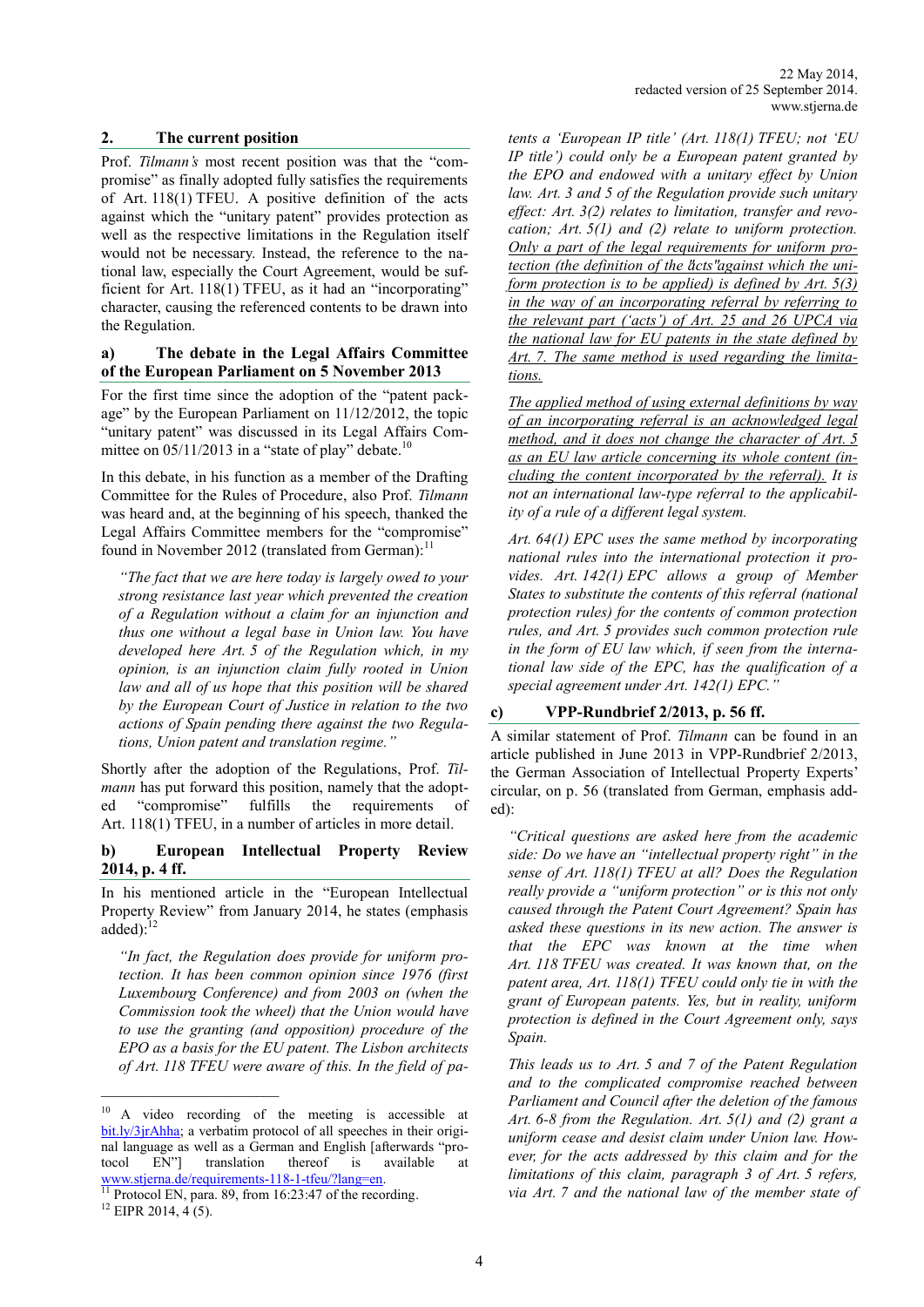*residence, to the Court Agreement and the definitions in its Art. 25-27. In both cases (in relation to the acts as well as the limitations), this is an incorporating reference, causing the definitions in Art. 25-27 to become part of the Union law. This is possible under Union law and causes the CJEU to be competent for the interpretation of Art. 25-27 of the Court Agreement."*

# **d) Journal of Intellectual Property Law & Practice 2013, p. 78 ff.**

Prof. *Tilmann* has also explained the "compromise" on Art. 6 to 8 in April 2013 in an article for the "Journal of Intellectual Property Law & Practice".<sup>13</sup> In it, he says (emphasis added): $^{14}$ 

*"A common basis for many of the compromise proposals ventured from September to November 2012 between the Commission, the Parliament and the Council was that the Patent Regulation include a rule directly or indirectly referring to the Unified Court Agreement. An indirect referral would be a reference to the national law of the Member State where the patent is 'rooted' (ie the national law of which is to be applied under Art. 10 of the Patent Regulation, the law of the seat of the patentee).* 

*Though not explicitly mentioned, the Court Agreement* – *as being part of the national law* – *would be covered by such a reference. The idea amounts to the type of referral used in Art. 64(1) of the EPC. This is not an international private law referral which would render the national law and the Court Agreement directly applicable. Art. 2(2) and 64(1) of the EPC refer to national law in order to describe what they intend to regulate. Literally speaking, they draw the contents of the rules referred to into EPC law. The same legal technique was to be used by the suggested compromise. The legal effect would be that the rules referred to would become unitary law by referral. The CJEU would then have the power to interpret the rules of the Agreement or of the relevant national law."*

He continues (emphasis added):<sup>15</sup>

*"From a legal point of view, the compromise has characteristics which need explaining. The unitary effect commences only after the grant of the European patent. The patentee must register his wish to acquire, for his European patent, a unitary effect with the EPO. At that point of time Art. 5 starts having effect with regard to Art. 64 EPC and its referral to "national law". Art. 5 guides that referral by defining which state's national law is to be applied: the national law which Art. 10 of the EU Patent Regulation prescribes for transactions relating to the patent and similar acts (in this case, the Art. 10 state).*

\_\_\_\_\_\_\_\_\_\_\_\_\_\_\_\_\_\_\_\_\_\_\_

*Included into this referral is the Court Agreement which is part of the national law of each participating Member State. The referral of Art. 5 is limited to the cease and desist claim. Rules governing the scope and the limitations of such a claim for unitary patents can only be found in the Agreement (Art. 14f-i). No other part of the national law of any Article 10 state is applicable under the referral of Article 5.*"

Very instructive with regard to the arising problem is his following statement (emphasis added):<sup>16</sup>

*"Art. 5 confers a "right" on the patentee (paragraph 1) which is uniform for the territory of the participating Member States (paragraph 2). The conferral of a "right" without stating against which acts this right may be used and without stating which limitations to apply to it would not be a right but only a principle or the announcement that such right is regulated somewhere else. A claim cannot be divided (or split or bifurcated) between the granting of a right (to be conferred on the right-owner in one legal body) and rules describing what that right gives to its owner (in another legal body). For these reasons, the referral in Art. 5(3) must be understood as an "incorporating referral", meaning that Art. 14f-i UPCA are integral parts of the rule in Article 5 and thus belong, for unitary patents, to the Union law."*

After all, Prof. *Tilmann* deems the "compromise solution" workable in relation to Art. 118(1) TFEU if the reference in Art. 5(3) Regulation No 1257/12 is understood as an "incorporating referral".

## **3. The earlier position**

However, until the European Council summit in June 2012 he had argued a little differently, warning against deleting Articles 6 to 8 from the "unitary patent" Regulation and regulating their contents outside of it, e. g. in the Court Agreement, as this could mean that Art. 118(1) TFEU could no longer be used as a legal basis.

# **a) ERA Forum 2012, p. 87 ff.**

Prof. *Tilmann* addressed this problem is his essay "Moving towards completing the European Patent System: an Overview of the draft Agreement on a Unified Patent Court"<sup>17</sup> from February 2012. Under the sub-heading "The Art. 118(1) TFEU problem", he comments:<sup>18</sup>

*"The amended Union Patent Regulation, in creating a "European Patent with unitary effect" (Art. 3(2)), will have two legal functions* – *or two faces, like the old Roman god Janus. One face is turned towards Art. 142 of the European Patent Convention, for which the Regulation functionally is a so-called "special agreement" of a group of European Patent Convention member states providing for, in the words of Art. 142(1) of the European Patent Convention, a "unitary character"* 

\_\_\_\_\_\_\_\_\_\_\_\_\_\_\_\_\_\_\_\_\_\_\_

<sup>13</sup> JIPLP 2013, 78 ff.

 $14$  ibid., p. 79,

<sup>15</sup> ibid., p. 80.

<sup>16</sup> ibid., p. 81.

<sup>&</sup>lt;sup>17</sup> ERA Forum 2012, 87 ff.

<sup>18</sup> ibid, p. 93.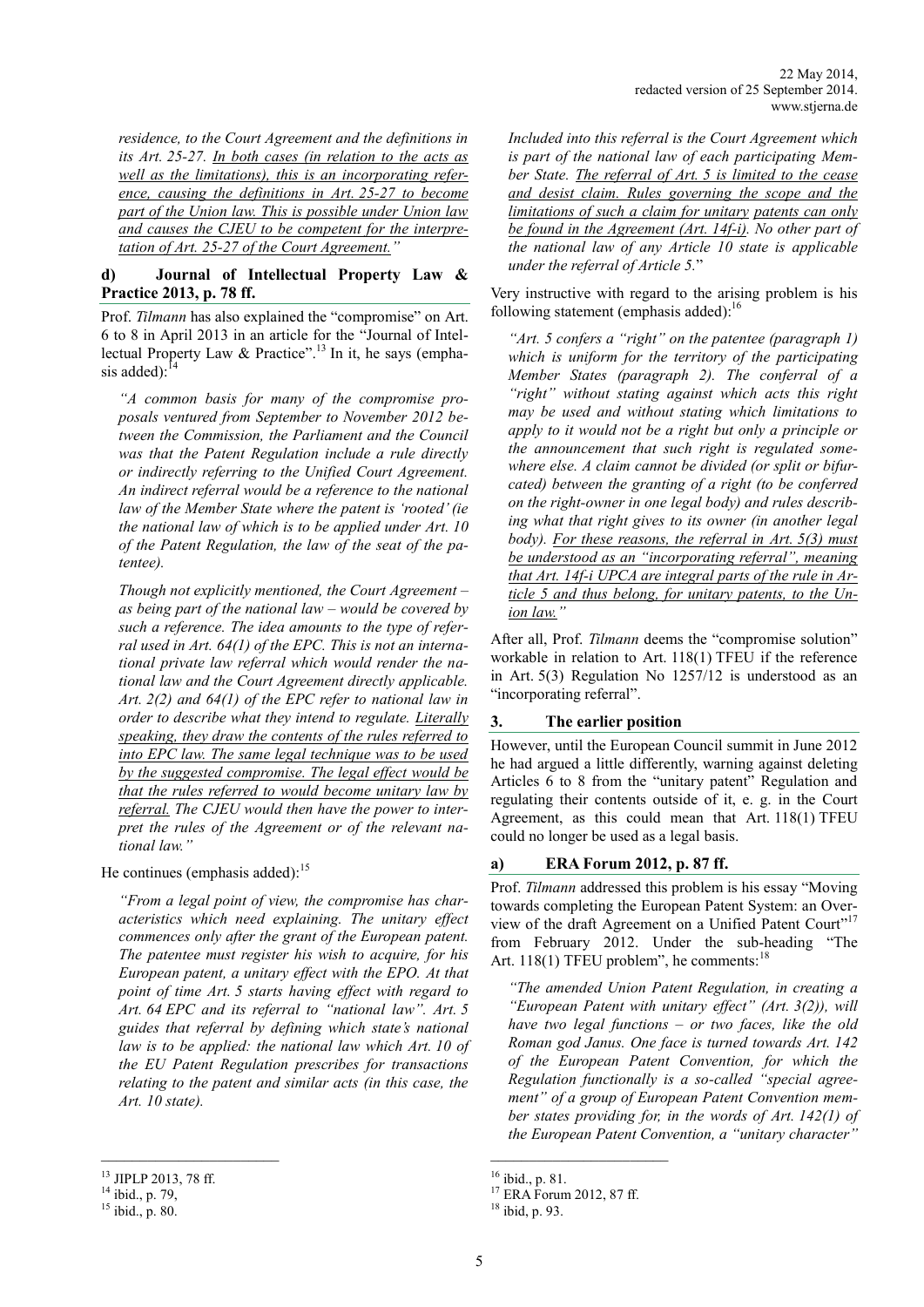*of the European Patent designating all group members. The other face is turned towards Art. 118(1) TFEU."*

He goes on to explain (emphasis added):  $19$ 

*"The Union Patent Regulation provides for such "uniform protection"* – *the third element of the "unitary effect"* – *not only verbally, in Art. 3(2) second sentence, but also in fact: by granting to the owner of a block patent with its European Patent Convention-type unitary character an autonomous claim under European Union law to an injunction against direct and indirect infringement, in addition to imposing limitations on that claim.*

*In doing so, the Regulation makes use of Art. 118 TFEU. And that is the second legal function of the Regulation* – *the second face of the god Janus, now turned to Art. 118 TFEU. This article, inserted by the Lisbon Treaty, provides the legal basis for (I quote) "measures for the creation of European intellectual property rights to provide uniform protection of intellectual property rights". In order to be based on Art. 118 TFEU and in order to create "European intellectual property rights" within the meaning of that Article, the Regulation must contain (as it does) at least one sanction, one measure to provide "uniform protection", the claim to an injunction. The Regulation cannot leave the uniform protection to the Agreement. That would mean risking a decision of the European Court of Justice that the Regulation is not valid because it is wrongly based on Art. 118 TFEU. The Regulation would be devoid of "uniform protection", therefore there would be no "European intellectual property right" within the meaning of Art. 118(1) TFEU. The European Union legislator cannot risk such a consequence.*

*Thus we see that the "unitary effect" of which the Regulation speaks consists of three elements: two European Patent Convention elements (viz., block revocations and block transactions) and one European Union law element ("uniform protection" in the form of an injunction claim and its limitations)."*

As to the aspect of the CJEU's involvement which formed the background for the dispute about Art. 6 to 8, Prof. *Tilmann* states (emphasis added):<sup>20</sup>

*"This small degree of involvement on the part of the European Court of Justice is unavoidable, because, as already noted, Art. 118 TFEU may be used as a legal basis for the Regulation only if the Regulation contains a minimum level of "uniform protection". A tacit referral to national protective rules is not the same as providing uniform protection in the Regulation. Merely to say, in Art. 3(2), "uniform protection", is not the same as providing it."*

And (emphasis added): $^{21}$ 

*"Against this legal background the articulated demand, which has spread like an epidemic, of user associations to transfer Art. 6 to 8 of the Regulation into the Unified Patent Court Agreement in order to "avoid the European Court of Justice" must be criticised as being legally unfounded, widely exaggerated and politically unwise. The Union legislator cannot, with open eyes, risk creating a Regulation without following the requirements of the only available basis in Union law (Art. 118(1) TFEU). The Legal Services have warned against this. How would the Union institutions defend such an act (if the Articles were transferred) before the European Court of Justice, which would be aware of these warnings and of the only reason for the transfer (to avoid it)?"*

## **b) Statement for the House of Commons European Scrutiny Committee**

In January 2012, in a written statement titled "The battle about Art. 6-8 of the Union-Patent-Regulation", Prof. *Tilmann* commented on the requirements of Art. 118(1) TFEU in the course of an examination conducted by the UK House of Commons European Scrutiny Committee on the subject "The Unified Patent Court: help or hindrance?", briefly mentioned above already.<sup>22</sup>

In section "The Article 118 TFEU-Argument", he explains (emphasis added):

*"17. Only at a late stage of the discussion, the requirements of Art. 118 TFEU, the basis for the Union Patent Regulation, became part of the discussion and noticed by the "opposition". Actually, the risk and burden of referral-questions to the ECJ concerning the detailed requirements of Art. 6–8 of the Regulation had to be weighed against the danger, that the Regulation would lose its legal base in Union law, if these Articles (and Art. 9) were transferred to the UPC Agreement.*

*18. Art. 118 TFEU defines the "European intellectual property right" and the "measures" creating such right by the effect of a "uniform protection". From this wording it seems to follow that the Regulation cannot be based on Art. 118 TFEU, if it does not contain at least one "measure" (claim, sanction) for "protecting" the Union Patent in a "uniform" way. The uniformity of the EPC granting and revoking-rules has nothing to do with "protection rules". The scope-of-protection-rule of Art. 69 EPC (plus Protocol thereto) applies already to European Patents. Art. 3(2) of the draft-Regulation apparently is intended to add protection for the European Patents with unitary effect.*

*19. This was the view of the Judicial Services of the Commission, of the Legal Committee of the Parliament and of the great majority in the Council."*

\_\_\_\_\_\_\_\_\_\_\_\_\_\_\_\_\_\_\_\_\_\_\_\_\_\_

<sup>19</sup> ibid, p. 94.

<sup>20</sup> ibid., p. 96.

<sup>21</sup> ibid., p. 97.

<sup>&</sup>lt;sup>22</sup> The article is accessible at  $\frac{bit \cdot ly}{3}$  or as a part of volume II of the Committee's report accessible a[t bit.ly/3hAgMSZ,](https://bit.ly/3hAgMSZ) p. 12.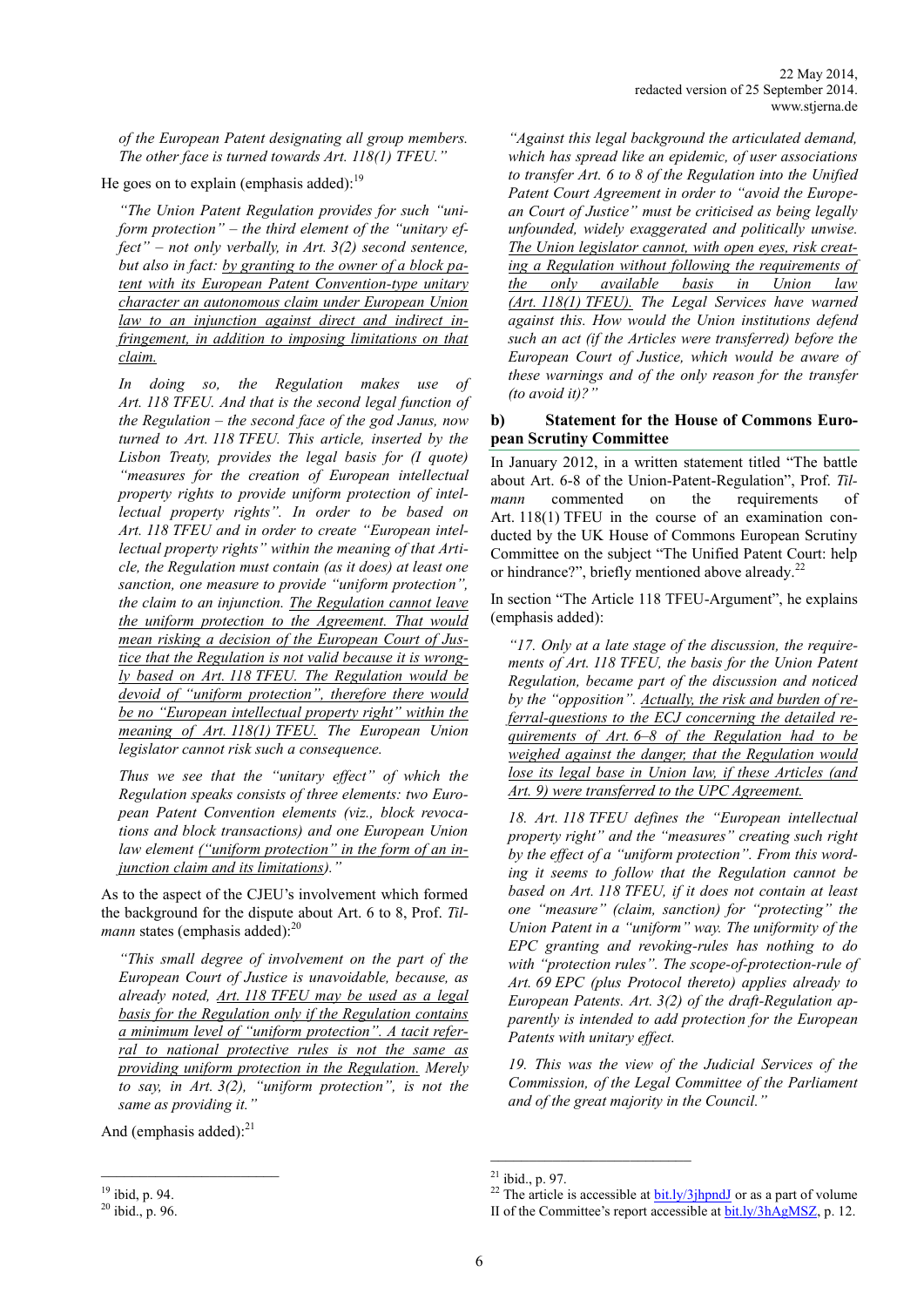In respect of the opinion by Prof. *Kraßer* "Effects of an inclusion of regulations concerning the content and limits of the patent holder's rights to prohibit in an EU regulation for the creation of unitary European patent protection", according to which it could be sufficient to create an intellectual property right by Union law to fulfill the requirements of Art.  $118(1)$  TFEU<sup>23</sup>, he sets out:<sup>24</sup>

*"24. This argument would run further against the wording of and the effet utile intended by Art. 118 TFEU. From the wording of that rule it follows clearly that the "measure" by which the European industrial property right" is "created" must in itself contain and through itself provide for a "uniform protection."*

(…)

*26. Therefore, the interpretation Attorney General Villalón as well as the ECJ have given to the concept of EU-wide "protection" under Art. 102 CTM-Reg. in the case 235/09 (DHL v Chronopost) will be the most likely interpretation of "uniform protection" under Art. 118 TFEU: safeguarding the unitary right by a court order and the enforcement of that order. This means for an EP with unitary effect: substituting the national protection, to which Art. 64 EPC is referring, by a protection rule on the Union law level."*

If this should not be taken into account, there could be problems in a potential legal dispute before the CJEU (emphasis added): $^{25}$ 

*"28.* (…) *There was, at least, a serious risk, that the view of the Judicial Service of the Commission, the Legal Committee and the majority in the Council was correct and would be shared also by the ECJ. Any defendant in a Union Patent case before the Unified Patent Court would have argued in this direction, and the UPC would have had to refer this question to the ECJ. There would have been a high risk that the Regulation would be declared null and void because wrongly based on Art. 118 TFEU.*

*29. The ECJ, already alarmed about the danger of not being included in the process of interpreting Union law (Opinion 1/09) in cases before the Patent Court as designed before March 2011, certainly would have noticed the fervent attempts of the "opposition" to leave him out of the patent-cases before the newly constructed UPC. Therefore, a referral to him on Art. 118 TFEU would have to be argued before him in a very difficult atmosphere. And it would be known to the ECJ that the EU legislator saw this risk and, then, acted "with eyes shut". Surely, the Union legislator should not have run that risk."*

These statements sound more as if Art. 118(1) TFEU could be used as a legal basis for the "unitary patent" Regulation only if, apart from creating at least one sanction, also the

\_\_\_\_\_\_\_\_\_\_\_\_\_\_\_\_\_\_\_\_\_\_\_

acts in relation to which this sanction is granted as well as the respective limitations are defined in this Regulation and that a reference to external legal sources will not be enough.

## **IV. Conclusion**

Of course, the question what the requirements of Art. 118(1) TFEU are can be answered in different ways, as it can already be seen in the variety of positions which renowned experts have taken on this issue. However, it seems that, in a figurative sense, the metaphor of the "two faces of old Roman god Janus" used by Prof. *Tilmann<sup>26</sup>* can also be applied to his own reasoning as he appears to answer, at different times of the legislative proceedings, the same question in different ways.

While until the summit of the European Council in June 2012, he seems to have been of the opinion that it is essential to have Art. 6 to 8 in the "unitary patent" Regulation to rely on Art. 118(1) TFEU as its legal basis and having them in external legal sources like the Court Agreement was deemed insufficient, this view appears to have shifted to the opposite recently. However, the resolution of the problem might not be as easy as this change of mind.

In the passage from his article in the "Journal of Intellectual Property Law & Practice" cited above on p. 5, Prof. *Tilmann* himself describes the core of the problem when he says that the conferral of a right in a legal instrument without the exact definition of the requirements and limitations of this right in that same legal instrument would merely be a principle or the announcement of such right being regulated elsewhere and that a claim could not be divided into the granting of a right in one legal body and the definition of this same right in a different legal body.<sup>27</sup> This seems identical to the position of those holding that, after the removal of Articles 6 to 8 from the Regulation, Art. 118(1) TFEU could no longer be used as a legal basis. However, Prof. *Tilmann* avoids this consequence by attributing to the reference in Art. 5(3) of Regulation No 1257/12 said "incorporating effect", which would cause these referenced external contents to become attributable to the "unitary patent" Regulation as if they were set out positively therein. In 2012, in his mentioned article in "ERA Forum", p. 96, he had argued that a "tacit referral" to national law would not be the same as providing uniform protection in the Regulation and would thus not be sufficient<sup>28</sup> – is such a referral suddenly perfectly acceptable due to the fact that it is made explicitly now?

It is not without reason that the European Parliament's Legal Service, which had deemed the presence of Art. 6 to 8 in the "unitary patent" Regulation inevitable in their legal opinion of  $09/07/2012^{29}$ , against the background of Art. 118(1) TFEU, strongly advised to have substantive

 $\mathcal{L}_\text{max}$ 

 $23$  Opinion, p. 9, no. 3.

 $24$  ibid., emphasis added.

 $25$  ibid.

 $26$  Cf. above p. 6.

<sup>&</sup>lt;sup>27</sup> JIPLP 2013, 78 (81).

 $28$  Cf. above, p. 6.

<sup>&</sup>lt;sup>29</sup> Opinion SJ-0462/12, accessible at  $xup.in/dl,12771791$ .